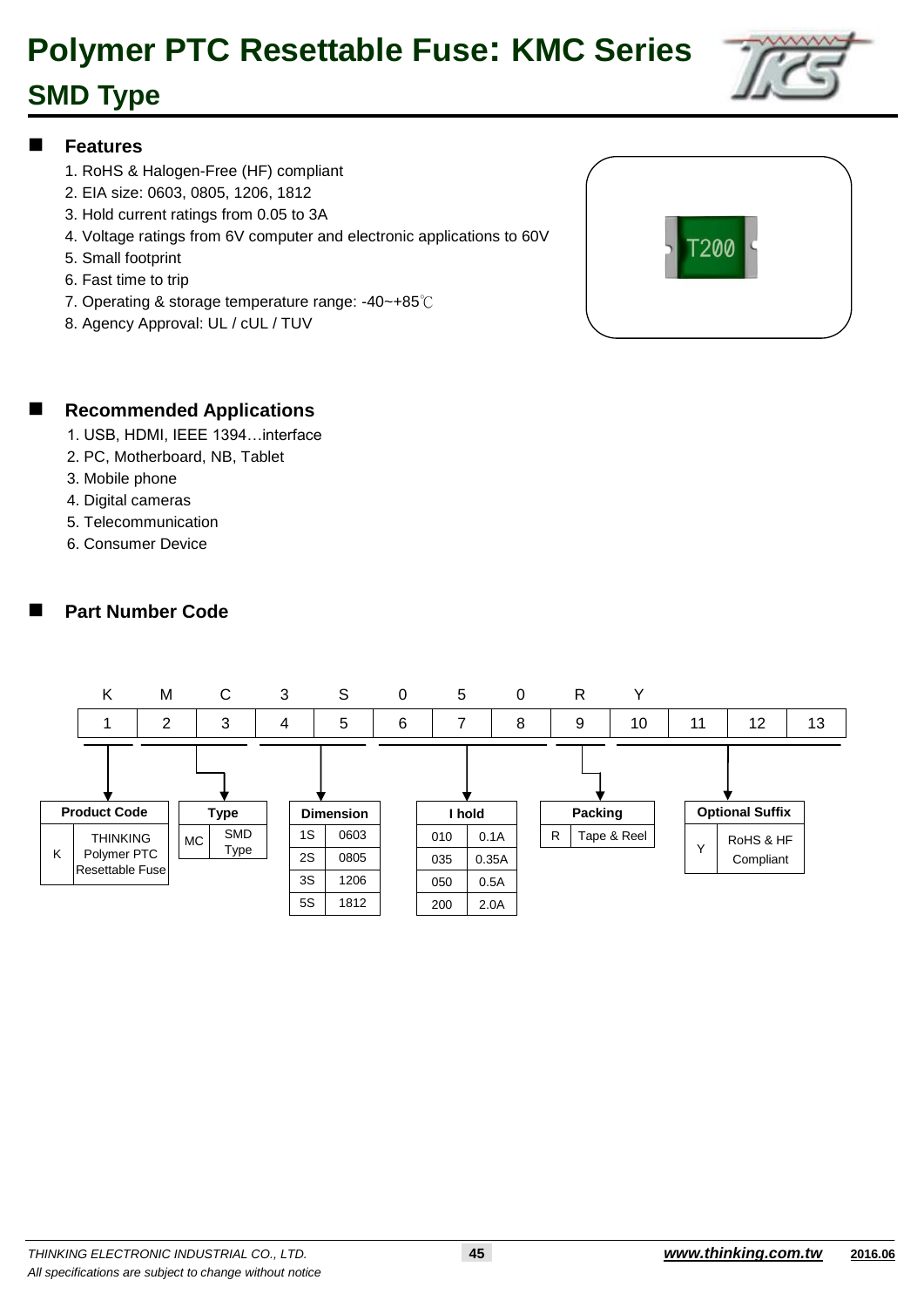

### **Structure & Dimensions**



(Unit: mm)

|                 |        | A      |        | B      | $\mathsf{C}$ |        |        | D      |        | E     |
|-----------------|--------|--------|--------|--------|--------------|--------|--------|--------|--------|-------|
| Part No.        | (Min.) | (Max.) | (Min.) | (Max.) | (Min.)       | (Max.) | (Min.) | (Max.) | (Min.) | (Max) |
| <b>KMC1S010</b> |        |        |        |        | 0.30         | 0.55   |        |        |        |       |
| <b>KMC1S020</b> | 1.40   | 1.80   | 0.60   | 1.00   | 0.30         | 0.55   | 0.15   | 0.50   | --     | 0.40  |
| <b>KMC1S025</b> |        |        |        |        | 0.30         | 0.55   |        |        |        |       |
| <b>KMC1S035</b> |        |        |        |        | 0.50         | 0.70   |        |        |        |       |
| <b>KMC2S010</b> |        |        |        |        | 0.40         | 0.85   |        |        |        |       |
| KMC2S010-24     |        |        |        |        | 0.40         | 0.85   |        |        |        |       |
| <b>KMC2S020</b> | 2.00   | 2.20   | 1.20   | 1.50   | 0.40         | 0.85   | 0.15   | 0.55   | 0.05   | 0.45  |
| <b>KMC2S035</b> |        |        |        |        | 0.30         | 0.75   |        |        |        |       |
| <b>KMC2S050</b> |        |        |        |        | 0.30         | 0.85   |        |        |        |       |
| <b>KMC2S075</b> |        |        |        |        | 0.50         | 0.85   |        |        |        |       |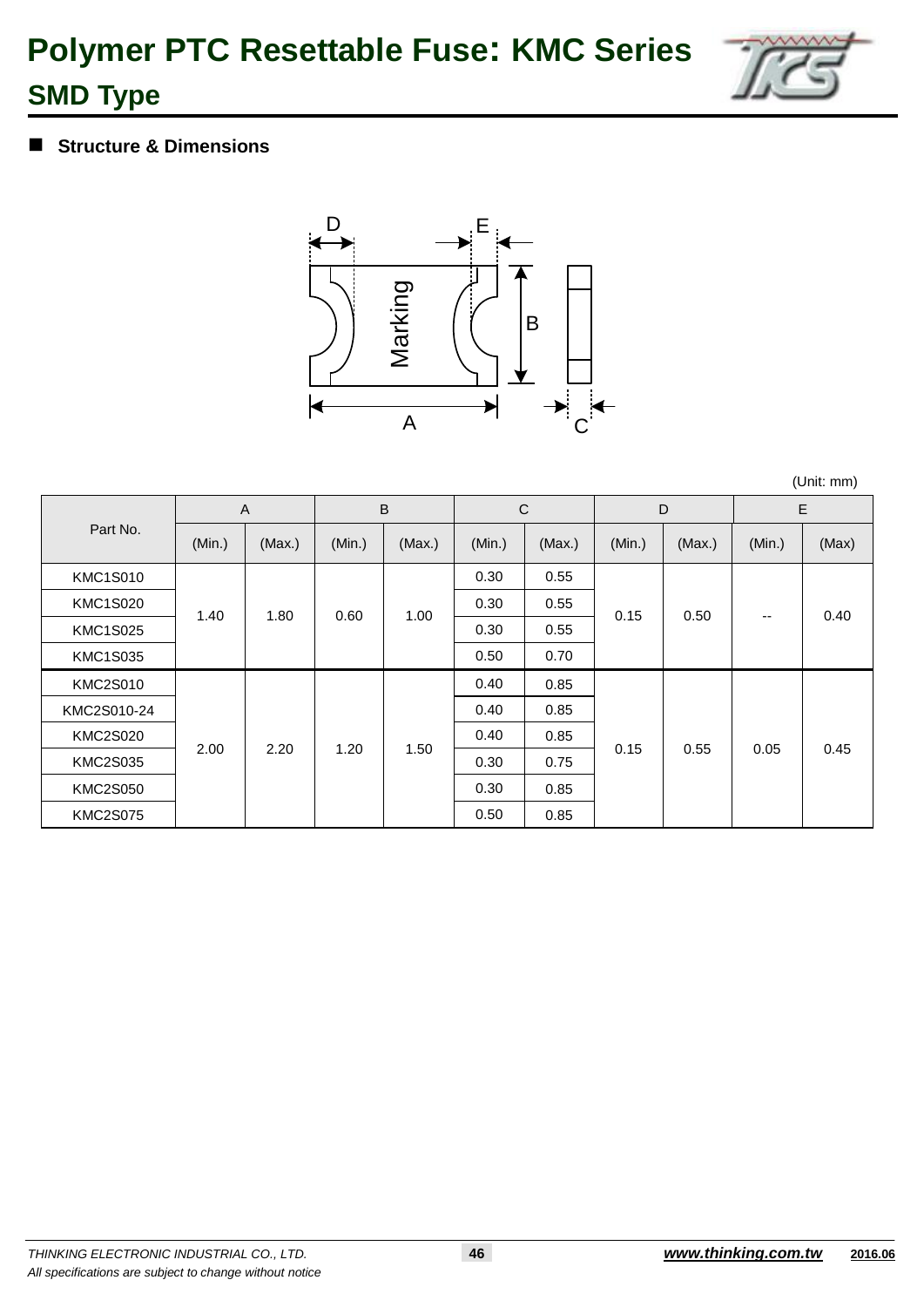

### **Structure & Dimensions**



(Unit: mm)

|                 | A      |        |        | $\sf{B}$ | $\mathsf C$ |        |        | D      |        | E     |
|-----------------|--------|--------|--------|----------|-------------|--------|--------|--------|--------|-------|
| Part No.        | (Min.) | (Max.) | (Min.) | (Max.)   | (Min.)      | (Max.) | (Min.) | (Max.) | (Min.) | (Max) |
| <b>KMC3S005</b> |        |        |        |          | 0.50        | 0.90   |        |        |        |       |
| <b>KMC3S010</b> |        |        |        |          | 0.50        | 0.90   |        |        |        |       |
| <b>KMC3S012</b> |        |        |        |          | 0.35        | 0.80   |        |        |        |       |
| <b>KMC3S016</b> |        |        |        |          | 0.28        | 0.68   |        |        |        |       |
| <b>KMC3S020</b> |        |        |        |          | 0.28        | 0.68   |        |        |        |       |
| <b>KMC3S025</b> |        |        |        |          | 0.28        | 0.68   |        |        |        |       |
| <b>KMC3S035</b> |        |        |        |          | 0.28        | 0.68   |        |        |        |       |
| <b>KMC3S050</b> | 3.00   | 3.50   | 1.50   | 1.80     | 0.28        | 0.68   | 0.125  | 0.75   | 0.08   | 0.45  |
| KMC3S050-15     |        |        |        |          | 0.28        | 1.06   |        |        |        |       |
| <b>KMC3S075</b> |        |        |        |          | 0.28        | 0.80   |        |        |        |       |
| <b>KMC3S100</b> |        |        |        |          | 0.40        | 0.88   |        |        |        |       |
| <b>KMC3S110</b> |        |        |        |          | 0.40        | 0.88   |        |        |        |       |
| KMC3S150        |        |        |        |          | 0.55        | 1.35   |        |        |        |       |
| <b>KMC3S200</b> |        |        |        |          | 0.80        | 1.35   |        |        |        |       |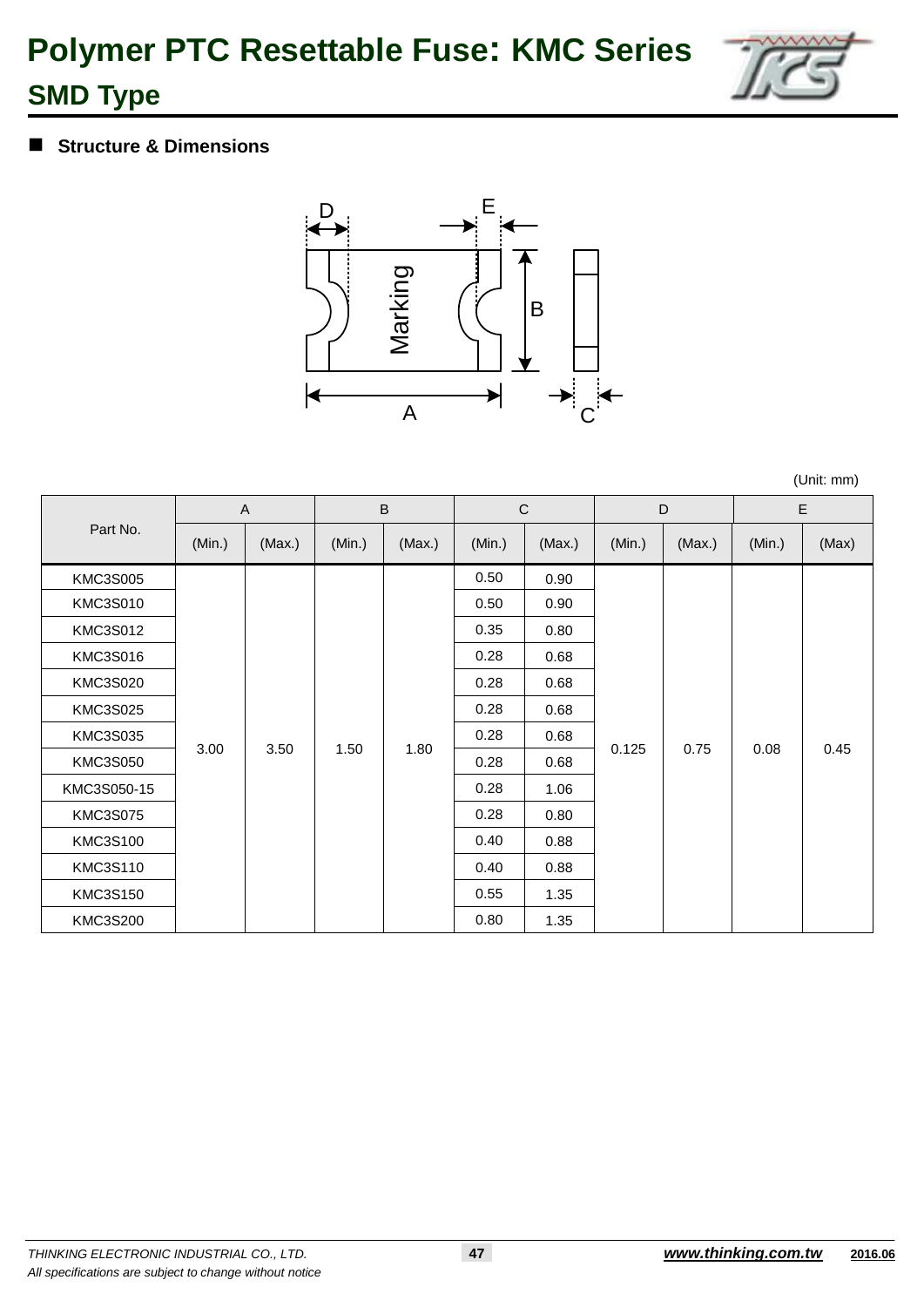

### **Structure & Dimensions**



(Unit: mm)

|                 |        | A      |        | $\sf B$ |        | $\mathbf C$ |        | D      |        | E     |
|-----------------|--------|--------|--------|---------|--------|-------------|--------|--------|--------|-------|
| Part No.        | (Min.) | (Max.) | (Min.) | (Max.)  | (Min.) | (Max.)      | (Min.) | (Max.) | (Min.) | (Max) |
| <b>KMC5S010</b> |        |        |        |         | 0.50   | 0.90        |        |        |        |       |
| <b>KMC5S014</b> |        |        |        |         | 0.50   | 0.90        |        |        |        |       |
| <b>KMC5S020</b> |        |        |        |         | 0.50   | 0.90        |        |        |        |       |
| <b>KMC5S035</b> |        |        |        |         | 0.28   | 0.68        |        |        |        |       |
| <b>KMC5S050</b> |        |        |        |         | 0.28   | 0.68        |        |        |        |       |
| <b>KMC5S075</b> |        |        |        |         | 0.28   | 0.68        |        |        |        |       |
| KMC5S075-24     |        |        |        |         | 0.60   | 1.20        |        |        |        |       |
| KMC5S075-33     |        |        |        |         | 0.60   | 1.20        |        |        |        |       |
| <b>KMC5S110</b> |        |        |        |         | 0.28   | 0.68        |        |        |        |       |
| KMC5S110-16     |        |        |        |         | 0.60   | 1.00        |        |        |        |       |
| KMC5S110-24     | 4.37   | 4.73   | 3.07   | 3.41    | 0.60   | 1.00        | 0.20   | 1.2    | 0.15   | 0.65  |
| KMC5S110-33     |        |        |        |         | 0.80   | 1.60        |        |        |        |       |
| <b>KMC5S125</b> |        |        |        |         | 0.28   | 0.68        |        |        |        |       |
| KMC5S125-16     |        |        |        |         | 0.30   | 1.25        |        |        |        |       |
| <b>KMC5S150</b> |        |        |        |         | 0.28   | 0.68        |        |        |        |       |
| KMC5S150-12     |        |        |        |         | 0.60   | 1.00        |        |        |        |       |
| KMC5S150-24     |        |        |        |         | 0.70   | 1.50        |        |        |        |       |
| <b>KMC5S160</b> |        |        |        |         | 0.28   | 0.68        |        |        |        |       |
| <b>KMC5S200</b> |        |        |        |         | 0.35   | 0.85        |        |        |        |       |
| <b>KMC5S260</b> |        |        |        |         | 0.35   | 0.90        |        |        |        |       |
| <b>KMC5S300</b> |        |        |        |         | 0.60   | 1.20        |        |        |        |       |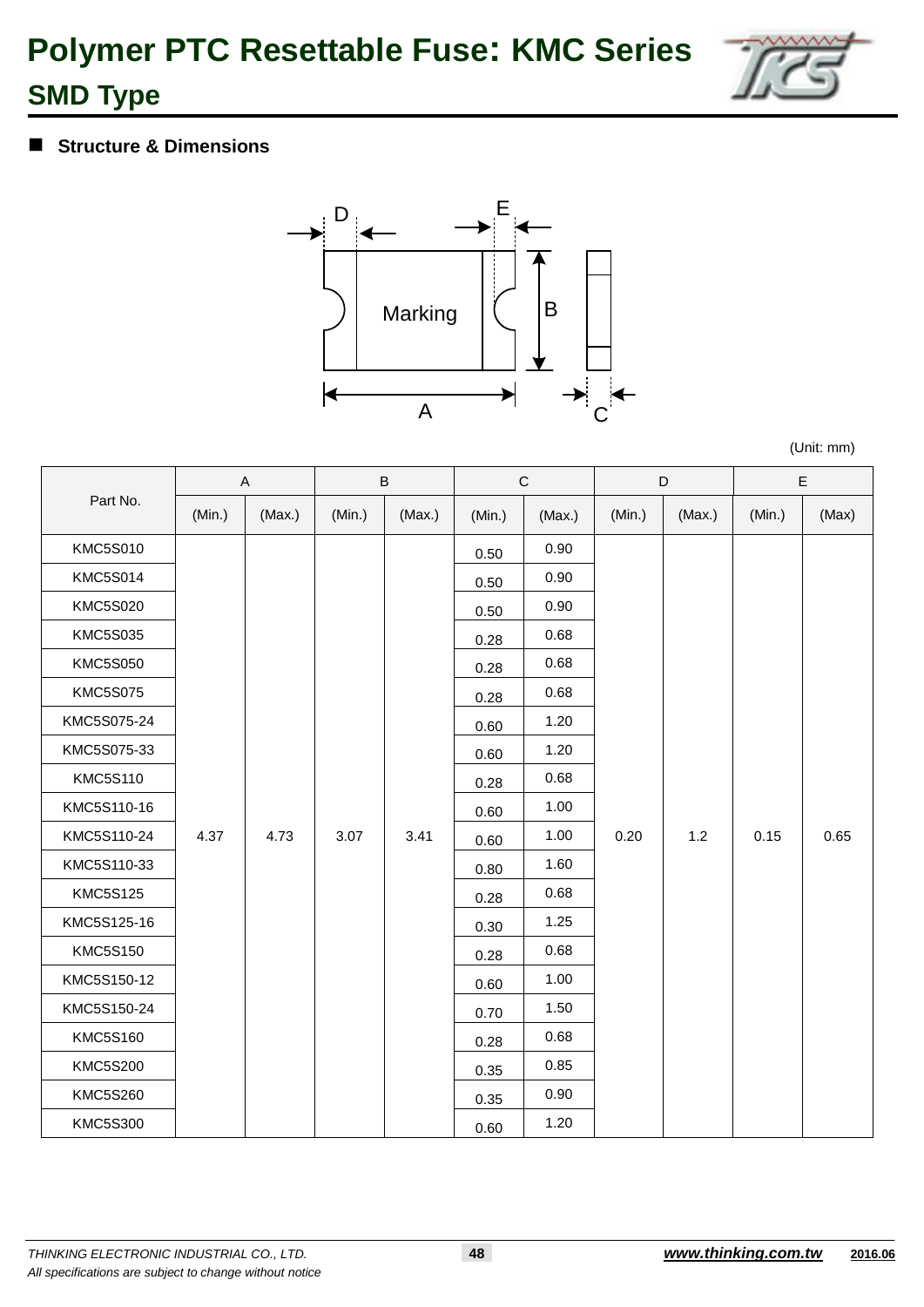### **Electrical Characteristics at 23**℃

|                 |                |            |       |              |       | Pd     | Maximum      |        | Resistance        |                             | Safety     |            |
|-----------------|----------------|------------|-------|--------------|-------|--------|--------------|--------|-------------------|-----------------------------|------------|------------|
| Part No.        | Marking        | Vmax.      | Imax. | <b>Ihold</b> | Itrip | (Max.) | Time to Trip |        | <b>Initial Ri</b> | Post Trip<br>R <sub>1</sub> | Approvals  |            |
|                 |                | $(V_{dc})$ | (A)   | (A)          | (A)   | (W)    | Current      | Time   | Min. $(\Omega)$   | $Max(\Omega)$               | UL/cUL     | <b>TUV</b> |
|                 |                |            |       |              |       |        | (A)          | (Sec.) |                   |                             |            |            |
| <b>KMC1S010</b> | $\mathbf{1}$   | 15         | 40    | 0.10         | 0.30  | 0.50   | 0.50         | 1.00   | 0.900             | 6.000                       | $\sqrt{ }$ | $\sqrt{}$  |
| <b>KMC1S020</b> | $\overline{c}$ | 9          | 40    | 0.20         | 0.50  | 0.50   | 1.00         | 0.60   | 0.550             | 3.500                       | $\sqrt{ }$ | $\sqrt{}$  |
| <b>KMC1S025</b> | 5              | 9          | 40    | 0.25         | 0.55  | 0.50   | 8.00         | 0.08   | 0.500             | 3.000                       | $\sqrt{ }$ | $\sqrt{}$  |
| <b>KMC1S035</b> | $\overline{7}$ | 6          | 40    | 0.35         | 0.75  | 0.50   | 8.00         | 0.10   | 0.200             | 1.000                       | $\sqrt{ }$ | $\sqrt{ }$ |
| <b>KMC2S010</b> | D              | 15         | 100   | 0.10         | 0.30  | 0.50   | 0.50         | 1.50   | 1.000             | 6.000                       | $\sqrt{ }$ | $\sqrt{ }$ |
| KMC2S010-24     | D              | 24         | 100   | 0.10         | 0.30  | 0.50   | 0.50         | 1.50   | 1.000             | 6.000                       | $\sqrt{ }$ | $\sqrt{}$  |
| <b>KMC2S020</b> | L              | 9          | 100   | 0.20         | 0.50  | 0.50   | 8.00         | 0.02   | 0.650             | 3.500                       | $\sqrt{ }$ | $\sqrt{}$  |
| <b>KMC2S035</b> | $\mathsf T$    | 6          | 100   | 0.35         | 0.75  | 0.50   | 8.00         | 0.10   | 0.250             | 1.200                       | $\sqrt{ }$ | $\sqrt{ }$ |
| <b>KMC2S050</b> | O              | 6          | 100   | 0.50         | 1.00  | 0.50   | 8.00         | 0.10   | 0.150             | 0.850                       | $\sqrt{ }$ | $\sqrt{}$  |
| <b>KMC2S075</b> | X              | 6          | 100   | 0.75         | 1.50  | 0.50   | 8.00         | 0.20   | 0.090             | 0.350                       | $\sqrt{ }$ | $\sqrt{}$  |
| <b>KMC3S005</b> | <b>TH</b>      | 60         | 100   | 0.05         | 0.15  | 0.40   | 0.25         | 1.50   | 3.600             | 50.000                      | $\sqrt{ }$ | $\sqrt{}$  |
| KMC3S010        | TY             | 60         | 100   | 0.10         | 0.25  | 0.40   | 0.50         | 1.00   | 1.600             | 15.000                      | $\sqrt{ }$ | $\sqrt{}$  |
| <b>KMC3S012</b> | TJ             | 30         | 100   | 0.125        | 0.29  | 0.50   | 1.00         | 0.20   | 1.400             | 6.000                       | $\sqrt{ }$ | $\sqrt{}$  |
| <b>KMC3S016</b> | <b>TK</b>      | 30         | 100   | 0.16         | 0.37  | 0.50   | 1.00         | 0.30   | 1.100             | 4.500                       | $\sqrt{ }$ | $\sqrt{ }$ |
| <b>KMC3S020</b> | <b>TL</b>      | 24         | 100   | 0.20         | 0.42  | 0.60   | 8.00         | 0.10   | 0.650             | 2.600                       | $\sqrt{ }$ | $\sqrt{}$  |
| <b>KMC3S025</b> | <b>TN</b>      | 16         | 100   | 0.25         | 0.50  | 0.60   | 8.00         | 0.08   | 0.550             | 2.300                       | $\sqrt{ }$ | $\sqrt{}$  |
| <b>KMC3S035</b> | <b>TP</b>      | 16         | 100   | 0.35         | 0.75  | 0.60   | 8.00         | 0.10   | 0.300             | 1.200                       | $\sqrt{ }$ | $\sqrt{}$  |
| <b>KMC3S050</b> | TQ             | 8          | 100   | 0.50         | 1.00  | 0.60   | 8.00         | 0.10   | 0.150             | 0.700                       | $\sqrt{ }$ | $\sqrt{}$  |
| KMC3S050-15     | TQ1            | 15         | 100   | 0.50         | 1.00  | 0.60   | 8.00         | 0.10   | 0.150             | 0.700                       | $\sqrt{ }$ | $\sqrt{}$  |
| <b>KMC3S075</b> | <b>TR</b>      | 8          | 100   | 0.75         | 1.50  | 0.60   | 8.00         | 0.10   | 0.100             | 0.290                       | $\sqrt{ }$ | $\sqrt{}$  |
| <b>KMC3S100</b> | TS             | 6          | 100   | 1.00         | 1.80  | 0.80   | 8.00         | 0.30   | 0.065             | 0.210                       | $\sqrt{ }$ | $\sqrt{}$  |
| <b>KMC3S110</b> | TU             | 8          | 100   | 1.10         | 2.20  | 0.80   | 8.00         | 0.10   | 0.070             | 0.200                       | $\sqrt{ }$ | $\sqrt{}$  |
| <b>KMC3S150</b> | TV             | 8          | 100   | 1.50         | 3.00  | 0.80   | 8.00         | 0.30   | 0.040             | 0.120                       | $\sqrt{ }$ | $\sqrt{}$  |
| <b>KMC3S200</b> | TX             | 6          | 100   | 2.00         | 3.50  | 1.00   | 8.00         | 1.50   | 0.020             | 0.080                       | $\sqrt{ }$ | $\sqrt{}$  |

Note : UL&cUL File No: E138827

TUV File No: R50143386 , J50218395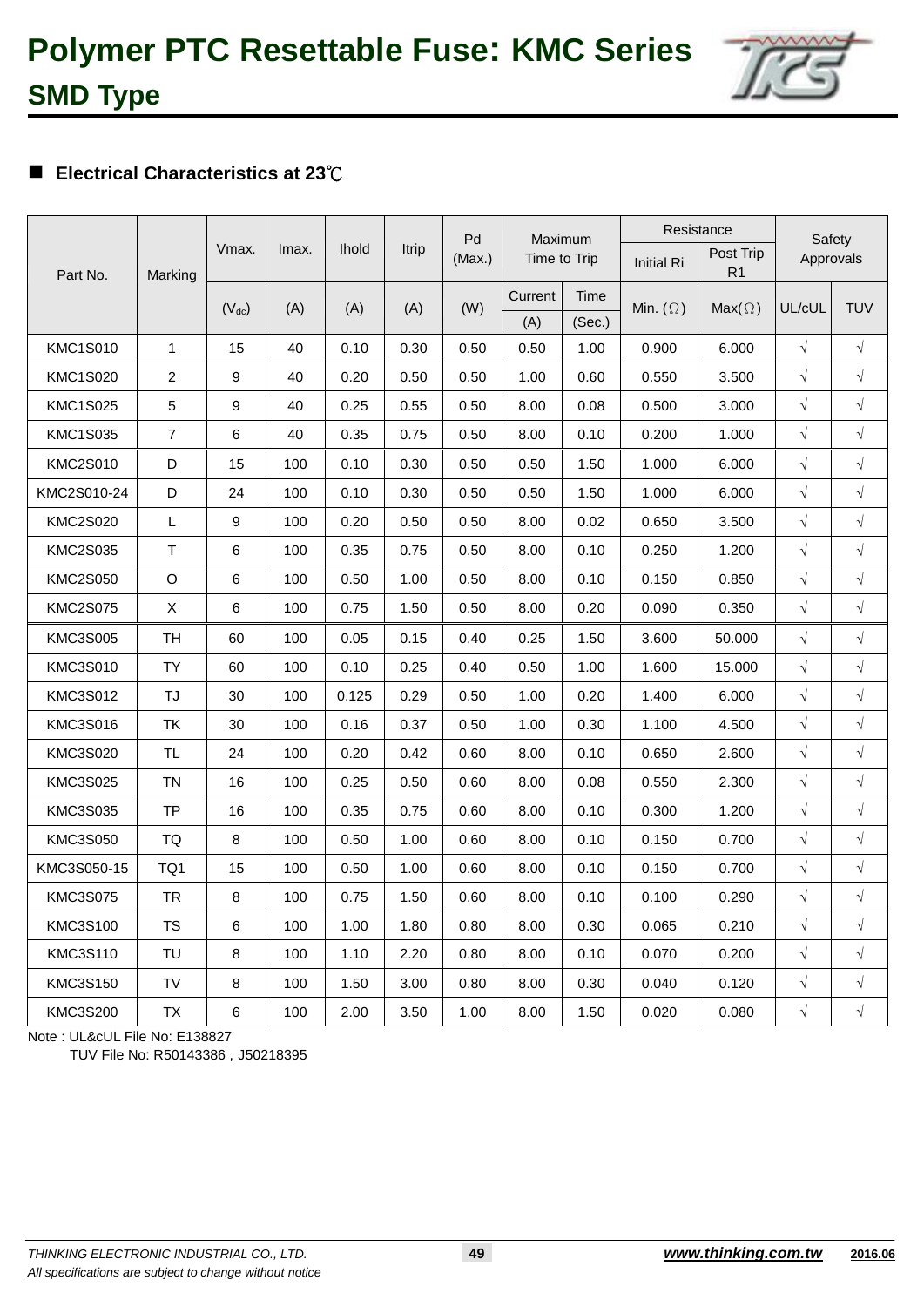

|                 |                                                                |            |       |              |       | Pd     | Maximum      |        |                   | Resistance                  | Safety     |            |
|-----------------|----------------------------------------------------------------|------------|-------|--------------|-------|--------|--------------|--------|-------------------|-----------------------------|------------|------------|
| Part No.        | Marking                                                        | Vmax.      | Imax. | <b>Ihold</b> | Itrip | (Max.) | Time to Trip |        | <b>Initial Ri</b> | Post Trip<br>R <sub>1</sub> | Approvals  |            |
|                 |                                                                | $(V_{dC})$ |       | (A)          | (A)   | (W)    | Current      | Time   | Min. $(\Omega)$   | $Max(\Omega)$               | UL/cUL     | <b>TUV</b> |
|                 |                                                                |            | (A)   |              |       |        | (A)          | (Sec.) |                   |                             |            |            |
| <b>KMC5S010</b> | T010                                                           | 30         | 100   | 0.10         | 0.30  | 0.80   | 0.50         | 1.50   | 1.600             | 15.000                      | $\sqrt{}$  | $\sqrt{ }$ |
| <b>KMC5S014</b> | T 014                                                          | 60         | 10    | 0.14         | 0.34  | 0.80   | 1.50         | 0.15   | 1.500             | 6.000                       | $\sqrt{ }$ | $\sqrt{}$  |
| <b>KMC5S020</b> | T 020                                                          | 30         | 100   | 0.20         | 0.40  | 0.80   | 8.00         | 0.02   | 0.800             | 5.000                       | $\sqrt{}$  | $\sqrt{}$  |
| <b>KMC5S035</b> | T 035                                                          | 16         | 100   | 0.35         | 0.70  | 0.80   | 8.00         | 0.10   | 0.320             | 1.500                       | $\sqrt{ }$ | $\sqrt{}$  |
| <b>KMC5S050</b> | T 050                                                          | 16         | 100   | 0.50         | 1.00  | 0.80   | 8.00         | 0.15   | 0.150             | 1.000                       | $\sqrt{ }$ | $\sqrt{ }$ |
| <b>KMC5S075</b> | T 075                                                          | 16         | 100   | 0.75         | 1.50  | 0.80   | 8.00         | 0.20   | 0.110             | 0.450                       | $\sqrt{ }$ | $\sqrt{ }$ |
| KMC5S075-24     | $\mathsf{T}^{\,075}_{\,24}$                                    | 24         | 100   | 0.75         | 1.50  | 0.80   | 8.00         | 0.20   | 0.110             | 0.400                       | $\sqrt{}$  | $\sqrt{}$  |
| KMC5S075-33     | ${\mathsf T}_{\scriptscriptstyle 33}^{\scriptscriptstyle 075}$ | 33         | 20    | 0.75         | 1.50  | 0.80   | 8.00         | 0.20   | 0.110             | 0.400                       | $\sqrt{}$  | $\sqrt{}$  |
| <b>KMC5S110</b> | T 110                                                          | 8          | 100   | 1.10         | 2.20  | 0.80   | 8.00         | 0.30   | 0.040             | 0.210                       | $\sqrt{}$  | $\sqrt{}$  |
| KMC5S110-16     | $\mathsf{T}^{\scriptscriptstyle 110}_{\scriptscriptstyle 16}$  | 16         | 100   | 1.10         | 2.20  | 0.80   | 8.00         | 0.50   | 0.060             | 0.180                       | $\sqrt{ }$ | $\sqrt{}$  |
| KMC5S110-24     | $T_{24}^{110}$                                                 | 24         | 20    | 1.10         | 2.20  | 0.80   | 8.00         | 0.50   | 0.060             | 0.200                       | $\sqrt{ }$ | $\sqrt{ }$ |
| KMC5S110-33     | $T^{110}_{33}$                                                 | 33         | 20    | 1.10         | 2.20  | 0.80   | 8.00         | 0.50   | 0.060             | 0.200                       | $\sqrt{}$  | $\sqrt{ }$ |
| <b>KMC5S125</b> | T 125                                                          | 6          | 100   | 1.25         | 2.50  | 0.80   | 8.00         | 0.40   | 0.050             | 0.140                       | $\sqrt{}$  | $\sqrt{}$  |
| KMC5S125-16     | $\mathsf{T}^{\scriptscriptstyle 125}_{\scriptscriptstyle 16}$  | 16         | 100   | 1.25         | 2.50  | 0.80   | 8.00         | 0.40   | 0.050             | 0.140                       | $\sqrt{}$  | $\sqrt{}$  |
| <b>KMC5S150</b> | T 150                                                          | 8          | 100   | 1.50         | 3.00  | 0.90   | 8.00         | 0.30   | 0.040             | 0.110                       | $\sqrt{}$  | $\sqrt{}$  |
| KMC5S150-12     | $\mathsf{T}^{\scriptscriptstyle 150}_{\scriptscriptstyle 12}$  | 12         | 100   | 1.50         | 3.00  | 0.90   | 8.00         | 0.50   | 0.040             | 0.110                       | $\sqrt{}$  | $\sqrt{ }$ |
| KMC5S150-24     | $T_{24}^{150}$                                                 | 24         | 20    | 1.50         | 3.00  | 0.90   | 8.00         | 1.50   | 0.040             | 0.120                       | $\sqrt{}$  | $\sqrt{}$  |
| <b>KMC5S160</b> | T 160                                                          | 8          | 100   | 1.60         | 3.20  | 0.80   | 8.00         | 1.00   | 0.030             | 0.100                       | $\sqrt{ }$ | $\sqrt{ }$ |
| <b>KMC5S200</b> | T 200                                                          | 8          | 100   | 2.00         | 3.50  | 1.20   | 8.00         | 2.00   | 0.020             | 0.060                       | $\sqrt{ }$ | $\sqrt{}$  |
| <b>KMC5S260</b> | T 260                                                          | 8          | 100   | 2.60         | 5.00  | 1.20   | 8.00         | 2.50   | 0.015             | 0.047                       | $\sqrt{ }$ | $\sqrt{}$  |
| <b>KMC5S300</b> | T 300                                                          | 6          | 100   | 3.00         | 5.00  | 1.20   | 8.00         | 4.00   | 0.012             | 0.040                       | $\sqrt{}$  | $\sqrt{}$  |

Note : UL&cUL File No: E138827

TUV File No: R50143386 , J50218395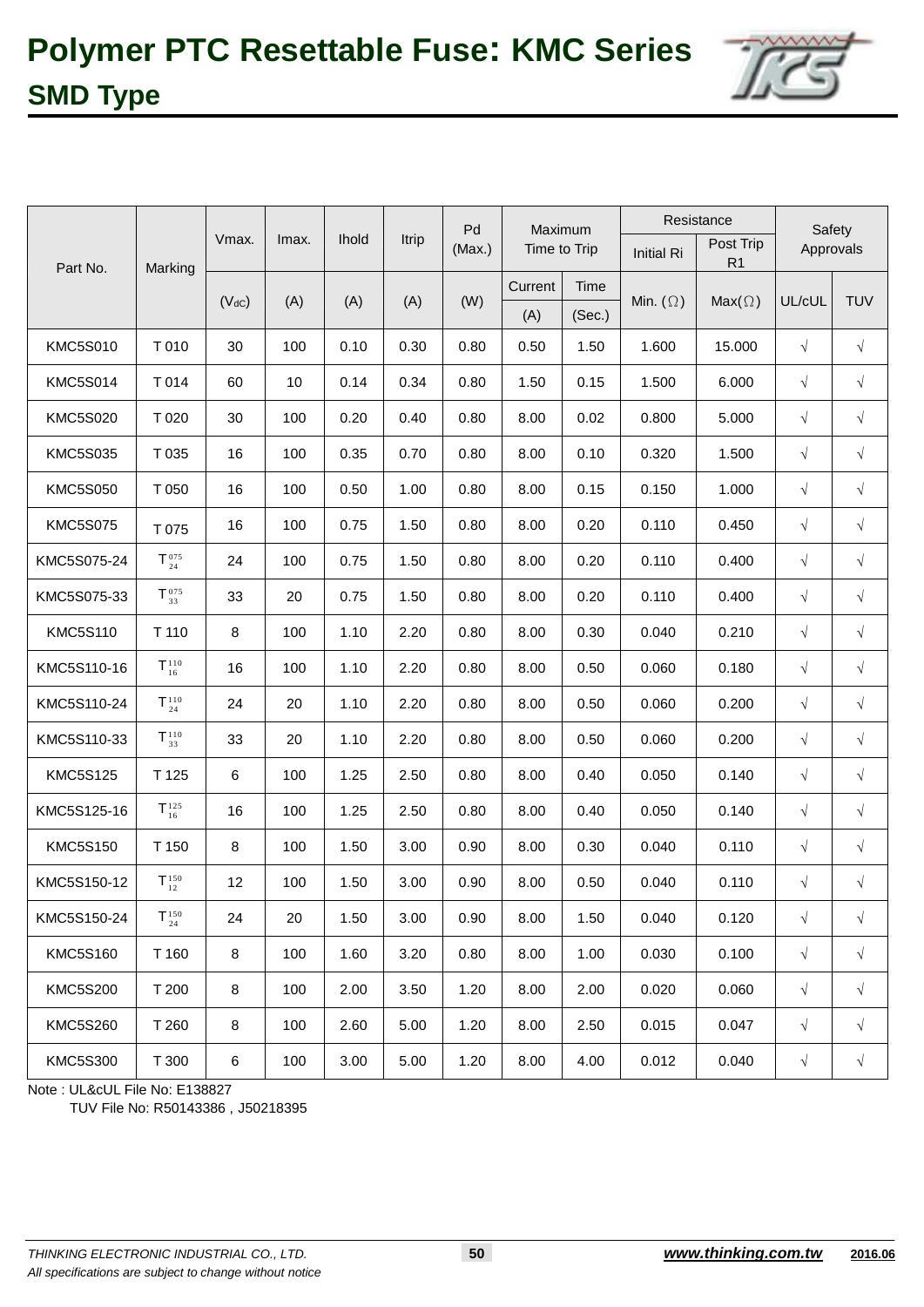

### **SMD Type**

**Typical Time to Trip Curve at 23**℃

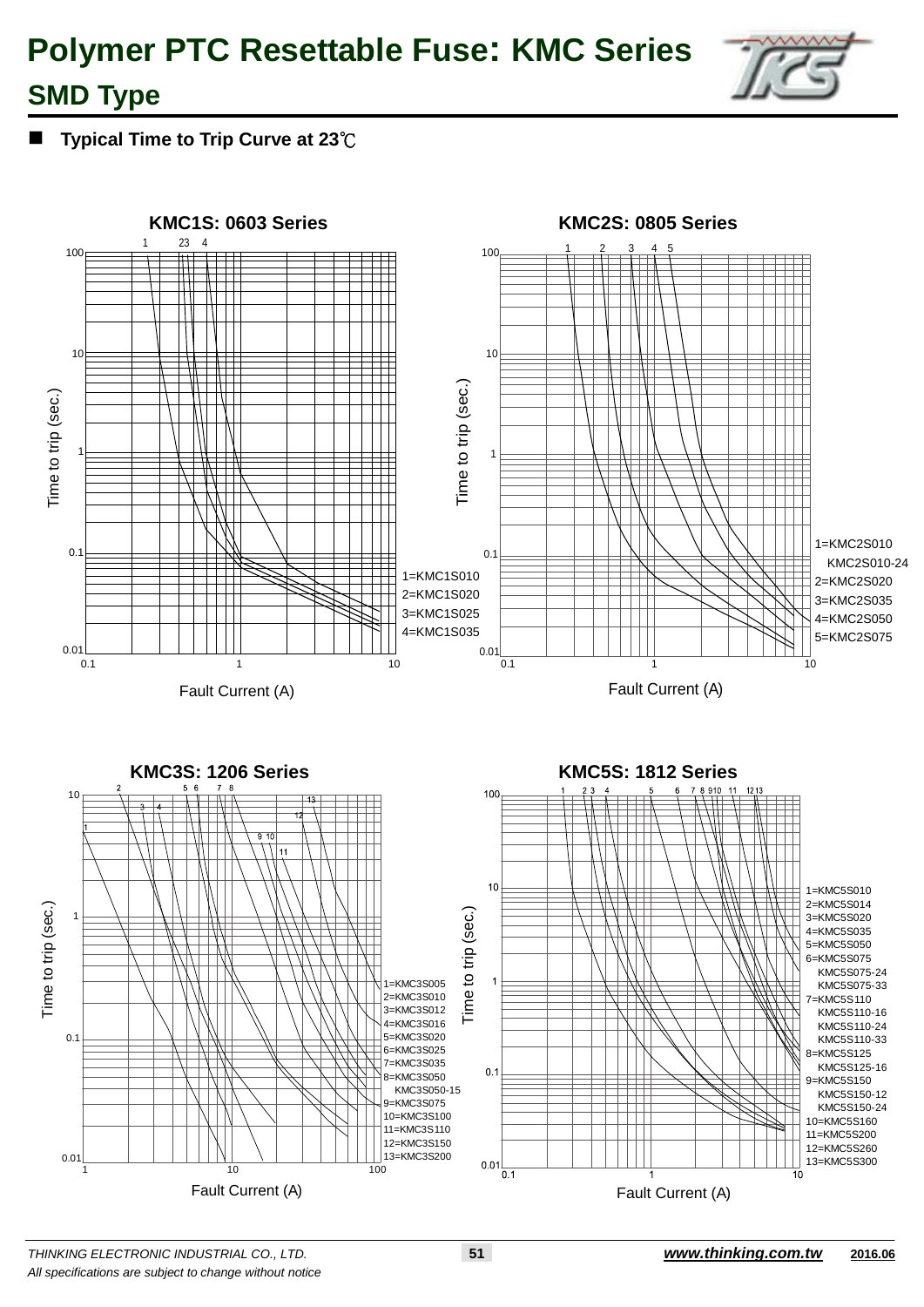

### **KMC1S (0603) Series Ihold & Itrip Thermal Derating Curve**



#### **Derating Curve for KMC1S (0603) Series**

#### **KMC1S (0603) Series Ihold Thermal Derating Chart**

(Unit: A)

| Part No.        | <b>Ambient Temperature</b> |                 |               |              |                |                |                |                |                |  |  |  |
|-----------------|----------------------------|-----------------|---------------|--------------|----------------|----------------|----------------|----------------|----------------|--|--|--|
|                 | $-40^{\circ}$ C            | $-20^{\circ}$ C | $0^{\circ}$ C | $23^\circ$ C | $40^{\circ}$ C | $50^{\circ}$ C | $60^{\circ}$ C | $70^{\circ}$ C | $85^{\circ}$ C |  |  |  |
| <b>KMC1S010</b> | 0.13                       | 0.12            | 0.11          | 0.10         | 0.08           | 0.07           | 0.06           | 0.05           | 0.03           |  |  |  |
| <b>KMC1S020</b> | 0.27                       | 0.25            | 0.23          | 0.20         | 0.17           | 0.14           | 0.12           | 0.10           | 0.07           |  |  |  |
| <b>KMC1S025</b> | 0.32                       | 0.29            | 0.27          | 0.25         | 0.21           | 0.18           | 0.16           | 0.14           | 0.10           |  |  |  |
| <b>KMC1S035</b> | 0.47                       | 0.41            | 0.38          | 0.35         | 0.29           | 0.26           | 0.24           | 0.20           | 0.14           |  |  |  |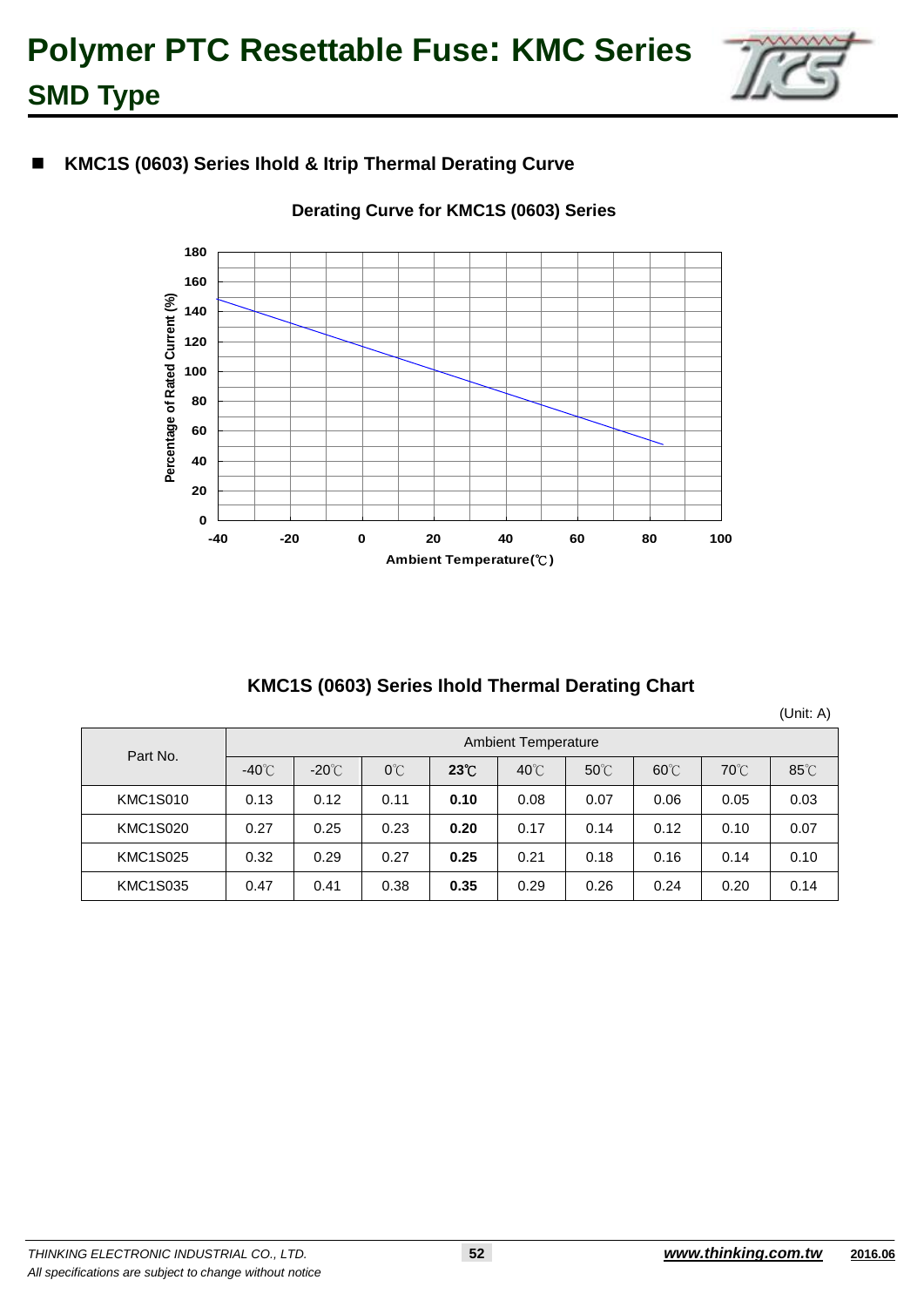

### **KMC2S (0805) Series Ihold & Itrip Thermal Derating Curve**



### **KMC2S (0805) Series Ihold Thermal Derating Chart**

(Unit: A)

| Part No.        | <b>Ambient Temperature</b> |                 |               |                |                |                |                |                |                |  |  |  |
|-----------------|----------------------------|-----------------|---------------|----------------|----------------|----------------|----------------|----------------|----------------|--|--|--|
|                 | $-40^{\circ}$ C            | $-20^{\circ}$ C | $0^{\circ}$ C | $23^{\circ}$ C | $40^{\circ}$ C | $50^{\circ}$ C | $60^{\circ}$ C | $70^{\circ}$ C | $85^{\circ}$ C |  |  |  |
| <b>KMC2S010</b> | 0.14                       | 0.12            | 0.11          | 0.10           | 0.08           | 0.07           | 0.06           | 0.05           | 0.03           |  |  |  |
| KMC2S010-24     | 0.14                       | 0.12            | 0.11          | 0.10           | 0.08           | 0.07           | 0.06           | 0.05           | 0.03           |  |  |  |
| <b>KMC2S020</b> | 0.28                       | 0.25            | 0.23          | 0.20           | 0.17           | 0.14           | 0.12           | 0.10           | 0.07           |  |  |  |
| <b>KMC2S035</b> | 0.47                       | 0.44            | 0.39          | 0.35           | 0.30           | 0.27           | 0.24           | 0.20           | 0.14           |  |  |  |
| <b>KMC2S050</b> | 0.68                       | 0.62            | 0.55          | 0.50           | 0.40           | 0.37           | 0.33           | 0.29           | 0.23           |  |  |  |
| <b>KMC2S075</b> | 1.00                       | 0.90            | 0.79          | 0.75           | 0.63           | 0.57           | 0.53           | 0.41           | 0.34           |  |  |  |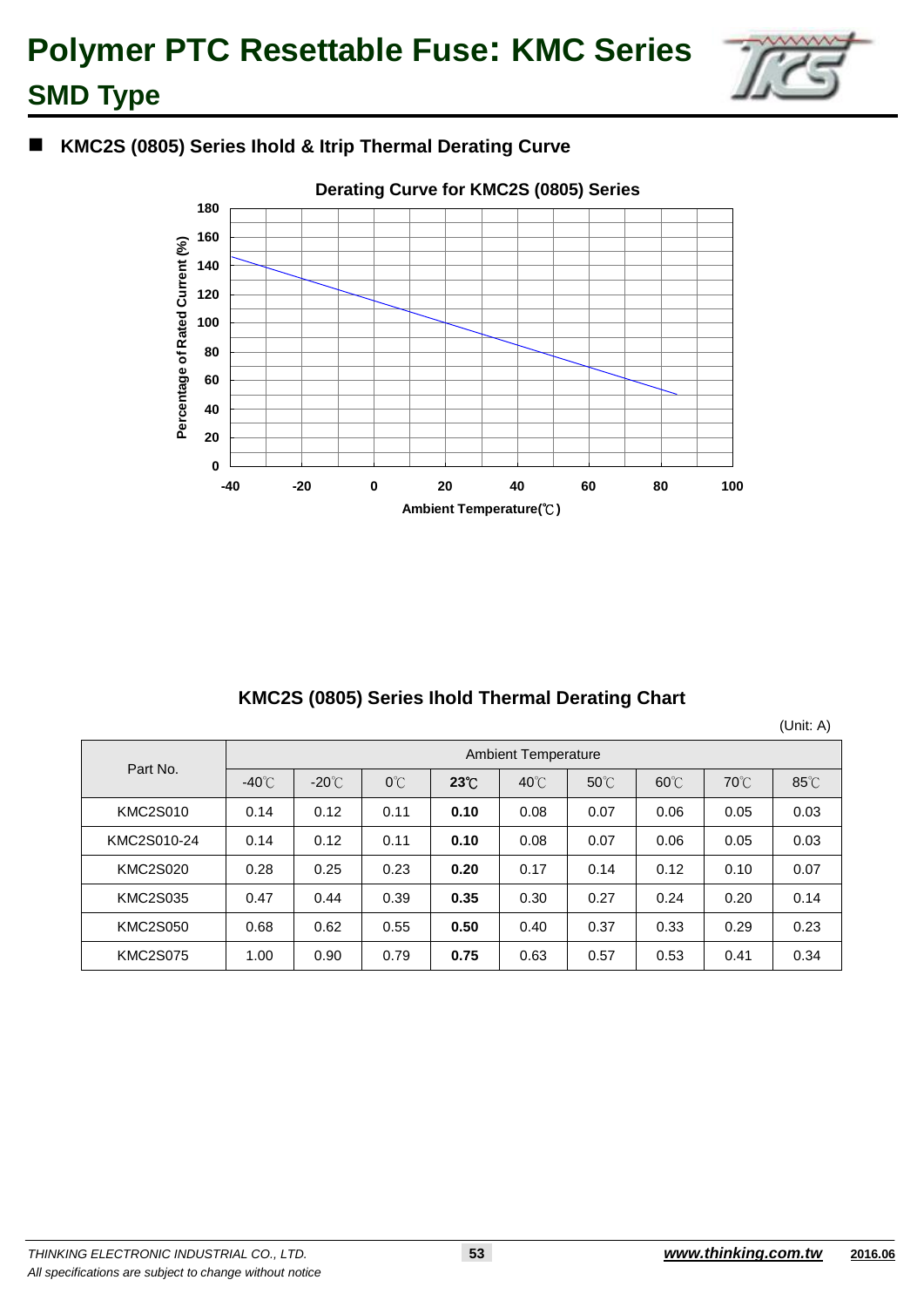

### **KMC3S (1206) Series Ihold & Itrip Thermal Derating Curve**



### **KMC3S (1206) Series Ihold Thermal Derating Chart**

|                 |                 |                 |              |            |                            |                |                |      | (Unit: A) |
|-----------------|-----------------|-----------------|--------------|------------|----------------------------|----------------|----------------|------|-----------|
|                 |                 |                 |              |            | <b>Ambient Temperature</b> |                |                |      |           |
| Part no         | $-40^{\circ}$ C | $-20^{\circ}$ C | $O^{\circ}C$ | $23^\circ$ | $40^{\circ}$ C             | $50^{\circ}$ C | $60^{\circ}$ C | 70°C | 85°C      |
| <b>KMC3S005</b> | 0.0725          | 0.063           | 0.057        | 0.05       | 0.043                      | 0.038          | 0.035          | 0.03 | 0.026     |
| <b>KMC3S010</b> | 0.145           | 0.133           | 0.115        | 0.10       | 0.085                      | 0.075          | 0.07           | 0.06 | 0.055     |
| <b>KMC3S012</b> | 0.20            | 0.17            | 0.15         | 0.12       | 0.11                       | 0.10           | 0.09           | 0.08 | 0.07      |
| <b>KMC3S016</b> | 0.21            | 0.20            | 0.18         | 0.16       | 0.14                       | 0.13           | 0.12           | 0.11 | 0.09      |
| <b>KMC3S020</b> | 0.34            | 0.30            | 0.26         | 0.20       | 0.17                       | 0.15           | 0.13           | 0.11 | 0.08      |
| <b>KMC3S025</b> | 0.37            | 0.33            | 0.29         | 0.25       | 0.22                       | 0.20           | 0.17           | 0.15 | 0.12      |
| <b>KMC3S035</b> | 0.50            | 0.45            | 0.40         | 0.35       | 0.30                       | 0.27           | 0.24           | 0.18 | 0.15      |
| <b>KMC3S050</b> | 0.71            | 0.64            | 0.57         | 0.50       | 0.42                       | 0.39           | 0.35           | 0.31 | 0.25      |
| KMC3S050-15     | 0.71            | 0.64            | 0.57         | 0.50       | 0.42                       | 0.39           | 0.35           | 0.31 | 0.25      |
| <b>KMC3S075</b> | 1.14            | 1.01            | 0.88         | 0.75       | 0.65                       | 0.59           | 0.54           | 0.49 | 0.41      |
| <b>KMC3S100</b> | 1.45            | 1.31            | 1.15         | 1.00       | 0.84                       | 0.77           | 0.69           | 0.61 | 0.48      |
| <b>KMC3S110</b> | 1.64            | 1.46            | 1.30         | 1.06       | 0.92                       | 0.83           | 0.80           | 0.65 | 0.52      |
| <b>KMC3S150</b> | 2.18            | 1.94            | 1.72         | 1.50       | 1.28                       | 1.17           | 1.06           | 0.96 | 0.77      |
| <b>KMC3S200</b> | 2.92            | 2.64            | 2.35         | 2.00       | 1.79                       | 1.64           | 1.50           | 1.22 | 1.14      |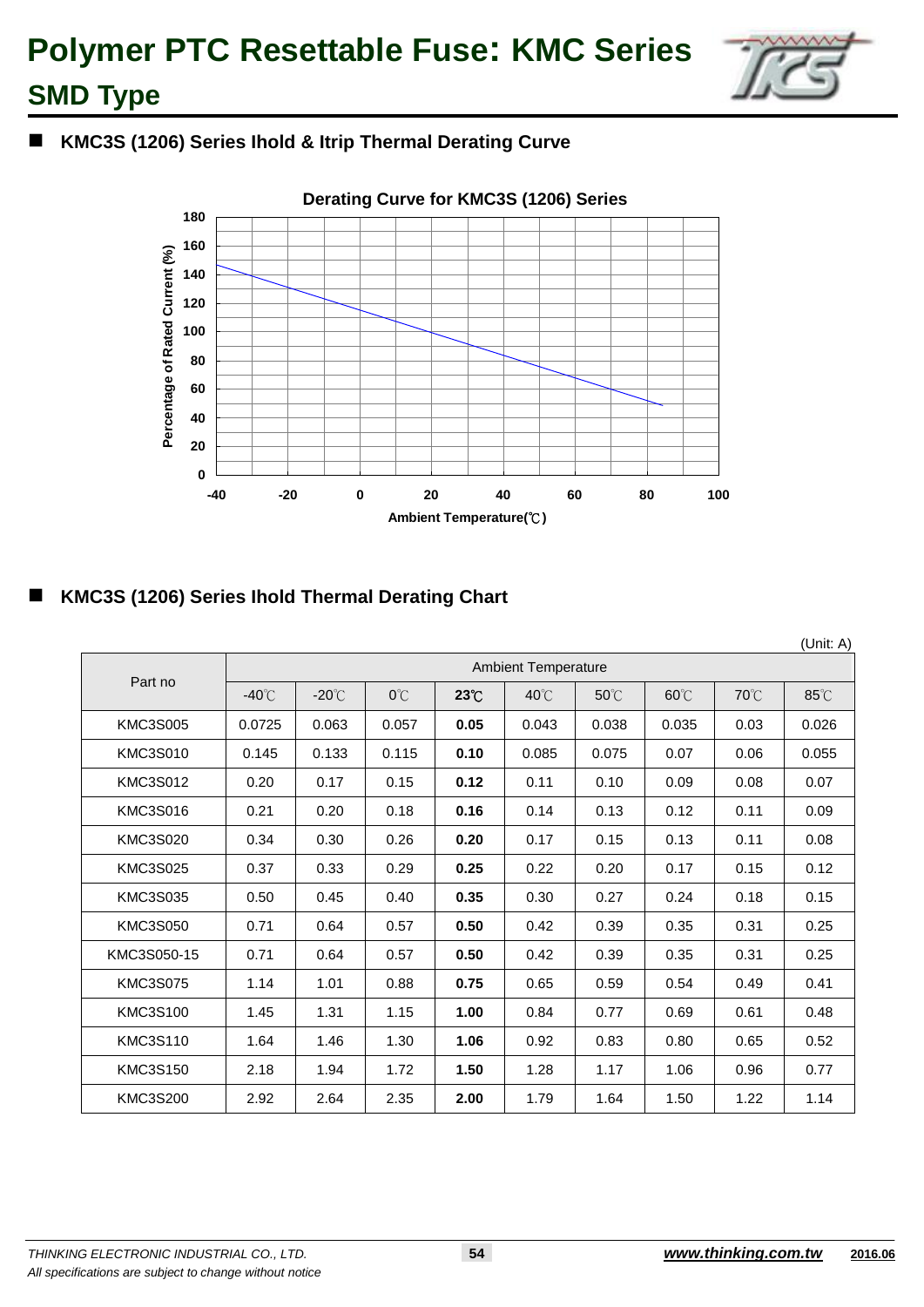

### **KMC5S (1812) Series Ihold & Itrip Thermal Derating Curve**



### **KMC5S (1812) Series Ihold Thermal Derating Chart**

(Unit: A)

|                 |                 | <b>Ambient Temperature</b> |      |              |      |      |                |      |      |  |  |  |
|-----------------|-----------------|----------------------------|------|--------------|------|------|----------------|------|------|--|--|--|
| Part no         | $-40^{\circ}$ C | $-20^{\circ}$ C            | 0°C  | $23^\circ$ C | 40°C | 50°C | $60^{\circ}$ C | 70°C | 85°C |  |  |  |
| <b>KMC5S010</b> | 0.16            | 0.14                       | 0.12 | 0.10         | 0.08 | 0.07 | 0.06           | 0.05 | 0.03 |  |  |  |
| <b>KMC5S014</b> | 0.23            | 0.19                       | 0.17 | 0.14         | 0.12 | 0.10 | 0.09           | 0.08 | 0.06 |  |  |  |
| <b>KMC5S020</b> | 0.29            | 0.26                       | 0.23 | 0.20         | 0.17 | 0.15 | 0.14           | 0.12 | 0.10 |  |  |  |
| <b>KMC5S035</b> | 0.50            | 0.45                       | 0.40 | 0.35         | 0.29 | 0.26 | 0.24           | 0.21 | 0.19 |  |  |  |
| <b>KMC5S050</b> | 0.77            | 0.68                       | 0.59 | 0.50         | 0.44 | 0.40 | 0.37           | 0.33 | 0.29 |  |  |  |
| <b>KMC5S075</b> | 1.15            | 1.01                       | 0.88 | 0.75         | 0.65 | 0.60 | 0.55           | 0.49 | 0.43 |  |  |  |
| KMC5S075-24     | 1.06            | 0.95                       | 0.84 | 0.75         | 0.60 | 0.55 | 0.50           | 0.45 | 0.37 |  |  |  |
| KMC5S075-33     | 1.10            | 1.00                       | 0.88 | 0.75         | 0.66 | 0.60 | 0.55           | 0.47 | 0.36 |  |  |  |
| <b>KMC5S110</b> | 1.59            | 1.43                       | 1.26 | 1.10         | 0.95 | 0.87 | 0.80           | 0.71 | 0.60 |  |  |  |
| KMC5S110-16     | 1.58            | 1.43                       | 1.27 | 1.10         | 0.95 | 0.85 | 0.77           | 0.71 | 0.58 |  |  |  |
| KMC5S110-24     | 1.55            | 1.40                       | 1.25 | 1.10         | 0.93 | 0.83 | 0.73           | 0.63 | 0.50 |  |  |  |
| KMC5S110-33     | 1.55            | 1.40                       | 1.25 | 1.10         | 0.93 | 0.83 | 0.73           | 0.63 | 0.50 |  |  |  |
| <b>KMC5S125</b> | 2.00            | 1.75                       | 1.52 | 1.25         | 1.00 | 0.95 | 0.90           | 0.75 | 0.53 |  |  |  |
| KMC5S125-16     | 2.00            | 1.75                       | 1.52 | 1.25         | 1.00 | 0.95 | 0.90           | 0.75 | 0.53 |  |  |  |
| <b>KMC5S150</b> | 2.30            | 2.03                       | 1.76 | 1.50         | 1.25 | 1.10 | 1.00           | 0.80 | 0.76 |  |  |  |
| KMC5S150-12     | 2.04            | 1.88                       | 1.68 | 1.50         | 1.25 | 1.10 | 1.00           | 0.80 | 0.60 |  |  |  |
| KMC5S150-24     | 2.05            | 1.87                       | 1.67 | 1.50         | 1.25 | 1.08 | 0.95           | 0.77 | 0.60 |  |  |  |
| <b>KMC5S160</b> | 2.27            | 2.05                       | 1.83 | 1.60         | 1.35 | 1.25 | 1.15           | 1.00 | 0.85 |  |  |  |
| <b>KMC5S200</b> | 2.60            | 2.44                       | 2.22 | 2.00         | 1.80 | 1.60 | 1.50           | 1.07 | 0.80 |  |  |  |
| <b>KMC5S260</b> | 3.40            | 3.16                       | 2.80 | 2.60         | 2.34 | 2.08 | 1.95           | 1.39 | 1.04 |  |  |  |
| <b>KMC5S300</b> | 4.15            | 3.76                       | 3.46 | 3.00         | 2.55 | 2.28 | 2.01           | 1.61 | 1.33 |  |  |  |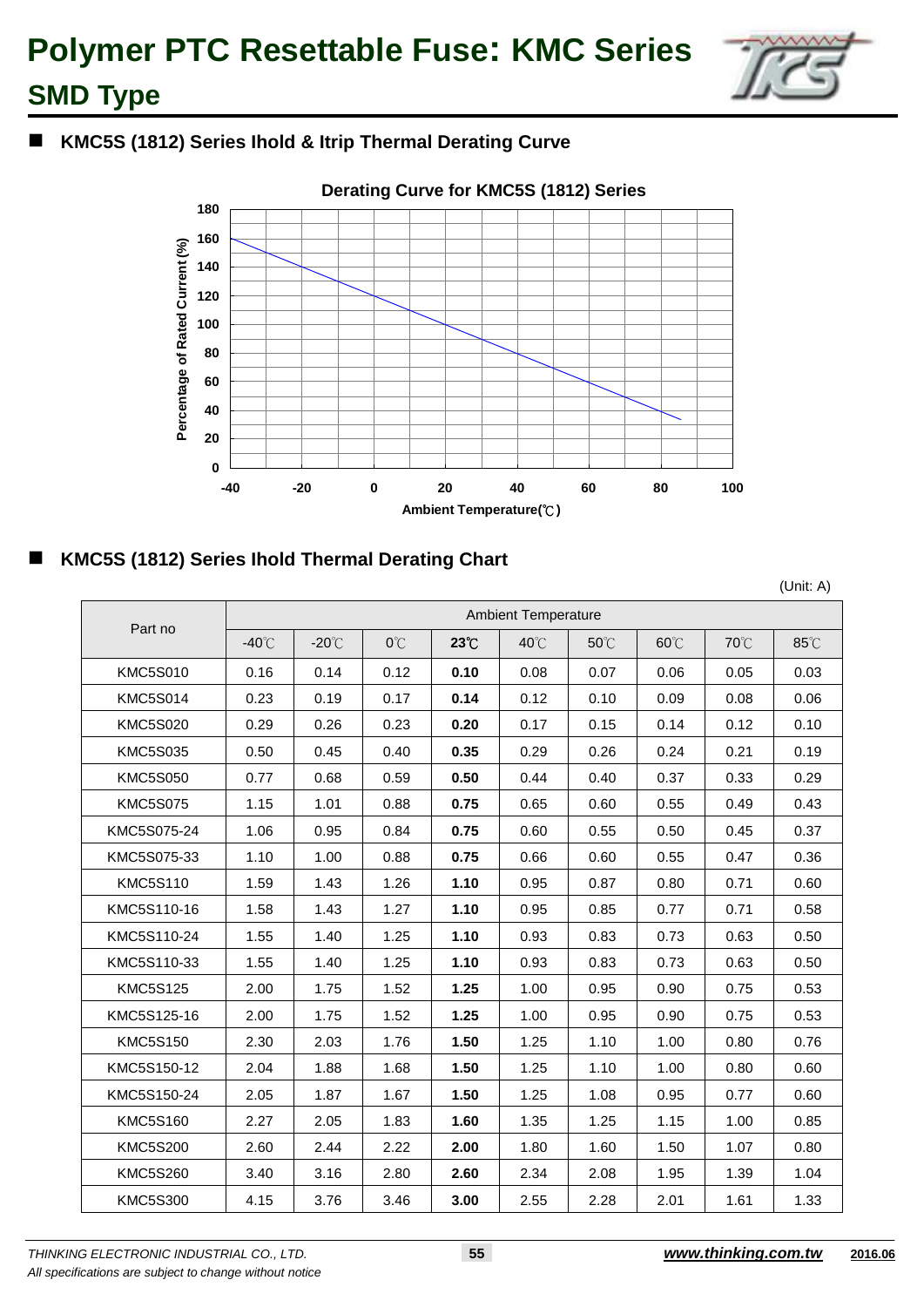

### Recommended Soldering Condition

**IR-Reflow Soldering Profile**





|               |             |      |      | (Unit:mm) |
|---------------|-------------|------|------|-----------|
| <b>Series</b> | <b>Size</b> | A    | в    | C         |
| KMC1S         | 0603        | 0.80 | 1.00 | 1.00      |
| KMC2S         | 0805        | 1.20 | 1.00 | 1.50      |
| KMC3S         | 1206        | 2.00 | 1.00 | 1.90      |
| KMC5S         | 1812        | 3.45 | 1.78 | 3.50      |

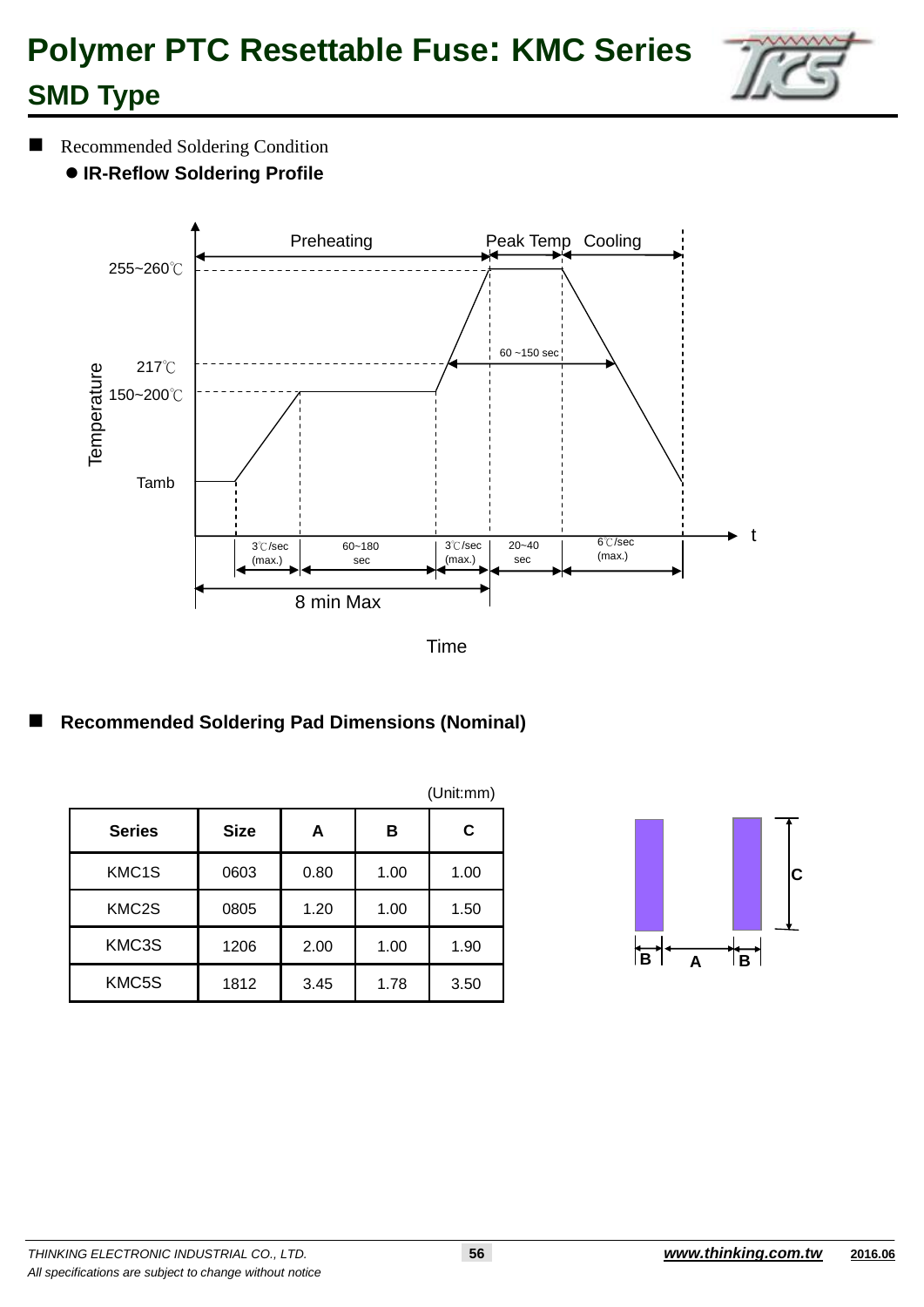

### **Reliability**

| <b>Item</b>                    | <b>Standard</b>           | <b>Test Condition / Methods</b>                            | Criteria                                                        |
|--------------------------------|---------------------------|------------------------------------------------------------|-----------------------------------------------------------------|
| Passive Aging                  | IEC 60738-1               | 85±5℃, 1000±24hrs                                          | $±10\%$ typical resistance change                               |
| Humidity Aging                 | Specification<br>Standard | 85 $\pm$ 5°C, 80~85%RH, 100 $\pm$ 5hrs                     | $±5\%$ typical resistance change                                |
| Rapid Change of<br>Temperature | IEC 60738-1               | $85\pm5/-40\pm5\degree$ C, 20 cycles,<br>Duration:30min    | -33% typical resistance change                                  |
| Overload<br>Endurance          | <b>UL 1434</b>            | Vmax,120% Imax, 50 cycles<br>Vmax, 300% Itrip, 6000 cycles | No visible damage                                               |
| <b>Trip Endurance</b>          | <b>UL 1434</b>            | Vmax, Itrip $\leq$ I $\leq$ Imax, 1000 $\pm$ 24hrs         | No visible damage                                               |
| Solderability                  | IEC 60068-2-58            | $245 \pm 5$ °C, $3 \pm 0.3$ sec                            | At least 95% of terminal electrode is<br>covered by new solder. |

#### **Package**

### **Taping Specification**



#### **KMC1S Series: SMD 0603 Type**

For KMC1S010, KMC1S020, KMC1S025

| Index<br>Size | $A_0$<br>±0.05 | $B_0$<br>±0.05 | $K_0$<br>±0.05 | $P_0$<br>±0.10 | P <sub>1</sub><br>±0.10 | P <sub>2</sub><br>±0.05 | ±0.05 | ±0.10 | ±0.05 | $\mathsf{D}_0$<br>$+0.10/-0$ | $\mathsf{D}_1$<br>$+0.10$<br>$-0.05$ | W<br>$+0.30$<br>$-0.10$ | $10P_0$<br>±0.20 |
|---------------|----------------|----------------|----------------|----------------|-------------------------|-------------------------|-------|-------|-------|------------------------------|--------------------------------------|-------------------------|------------------|
| 0603          | 1.10           | .85            | 0.60           | 4.00           | 4.00                    | 2.00                    | 0.20  | .75   | 3.50  | .50                          | 0.50                                 | 8.00                    | 40.00            |

(Unit:mm)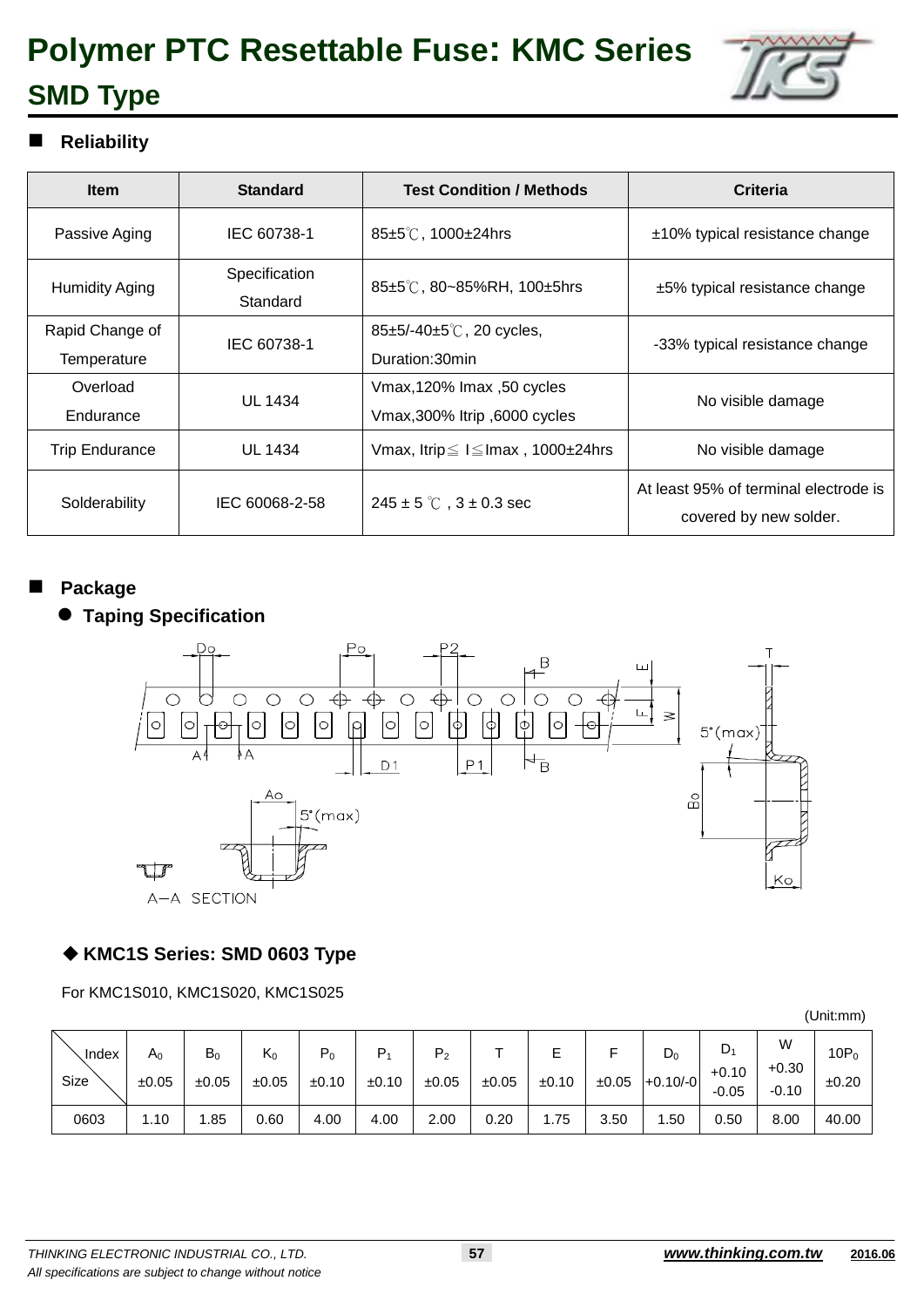For KMC1S035

| Index | $A_0$ | $B_0$ | $K_0$ | $P_0$ | Р,    | P <sub>2</sub> | $+0.05$ | Е     | ±0.05 | $\mathsf{D}_0$ | $D_1$ | W     | $10P_0$ |
|-------|-------|-------|-------|-------|-------|----------------|---------|-------|-------|----------------|-------|-------|---------|
| Size  | ±0.10 | ±0.15 | ±0.05 | ±0.10 | ±0.10 | ±0.05          | $-0.08$ | ±0.10 |       | ±0.05          | Min.  | ±0.20 | ±0.20   |
| 0603  | 1.10  | .85   | 0.75  | 4.00  | 4.00  | 2.00           | 0.23    | 1.75  | 3.50  | l.55           | 0.40  | 8.00  | 40.00   |

### **KMC2S Series: SMD 0805 Type**

| Index | A <sub>0</sub> | $\mathsf{B}_0$ | $K_0$ | D<br>$P_0$ | D     | P <sub>2</sub> |       |       |       | $\mathsf{D}_0$ | $\mathsf{D}_1$ | W     | $10P_0$ |
|-------|----------------|----------------|-------|------------|-------|----------------|-------|-------|-------|----------------|----------------|-------|---------|
| Size  | ±0.10          | ±0.10          | ±0.05 | ±0.08      | ±0.10 | ±0.05          | ±0.10 | ±0.10 | ±0.05 | ±0.05          | Min.           | ±0.10 | ±0.20   |
| 0805  | .60            | 2.30           | 0.90  | 4.00       | 4.00  | 2.00           | 0.25  | 1.75  | 3.50  | .55            | 0.00           | 8.00  | 40.00   |

### **KMC3S Series: SMD 1206 Type**

For KMC3S005, KMC3S010, KMC3S050-15, KMC3S100, KMC3S110, KMC3S150, KMC3S200 (Unit:mm)

| Index | A0  | B <sub>0</sub>    | $K_0$ | P <sub>0</sub> | D     | P <sub>2</sub> |       | –     |       | $D_0$ | D.   | W     | $10P_0$ |
|-------|-----|-------------------|-------|----------------|-------|----------------|-------|-------|-------|-------|------|-------|---------|
| Size  |     | $+0.1/-0$ +0.1/-0 | ±0.05 | ±0.10          | ±0.10 | ±0.10          | ±0.05 | ±0.10 | ±0.10 | ±0.05 | Min. | ±0.30 | ±0.20   |
| 1206  | .95 | 3.55              | .40،  | 4.00           | 4.00  | 2.00           | 0.23  | . 75  | 3.50  | .55   | .00. | 8.00  | 40.00   |

For KMC3S012, KMC3S016, KMC3S020, KMC3S025, KMC3S035, KMC3S050, KMC3S075 (Unit:mm)

| Index | $A_0$ | $B_0$ | $\mathsf{K}_0$ |       |       |       |       | -     |       | $D_0$ | ◡     | W     | 10P <sub>6</sub> |
|-------|-------|-------|----------------|-------|-------|-------|-------|-------|-------|-------|-------|-------|------------------|
| Size  | ±0.10 | ±0.10 | ±0.05          | ±0.10 | ±0.10 | ±0.10 | ±0.05 | ±0.10 | ±0.10 | ±0.05 | Min.  | ±0.30 | ±0.20            |
| 1206  | l.85  | 3.45  | 0.85           | 4.00  | 4.00  | 2.00  | 0.23  | . .75 | 3.50  | .55   | . .00 | 8.00  | 40.00            |

### **KMC5S Series: SMD 1812 Type**

For KMC5S010, KMC5S014, KMC5S020, KMC5S075-24, KMC5S075-33, KMC5S110-16, KMC5S110-24, KMC5S110-33, KMC5S125-16, KMC5S150-12, KMC5S150-24, KMC5S260, KMC5S300

|       |               |       |       |       |       |                |       |        |       |       |      |       | (Unit:mm) |
|-------|---------------|-------|-------|-------|-------|----------------|-------|--------|-------|-------|------|-------|-----------|
| Index | $\mathsf A_0$ | $B_0$ | $K_0$ | $P_0$ | $P_1$ | P <sub>2</sub> |       | F<br>┕ |       | $D_0$ | D,   | W     | $10P_0$   |
| Size  | ±0.10         | ±0.10 | ±0.05 | ±0.10 | ±0.10 | ±0.10          | ±0.05 | ±0.10  | ±0.10 | ±0.05 | Min. | ±0.30 | ±0.20     |
| 1812  | 3.56          | 4.94  | .70،  | 4.00  | 8.00  | 2.00           | 0.25  | 1.75   | 5.50  | .55   | .50  | 12.00 | 40.00     |

For KMC5S035, KMC5S050, KMC5S075, KMC5S110, KMC5S125, KMC5S150, KMC5S160, KMC5S200 (Unit:mm)

| . Index | $A_0$ | $B_0$ | $\mathsf{K}_0$ | - 0   |       | P <sub>2</sub> |       | ┕     |       | $\mathsf{D}_0$ | $D_1$ | W     | $10P_0$ |
|---------|-------|-------|----------------|-------|-------|----------------|-------|-------|-------|----------------|-------|-------|---------|
| Size    | ±0.10 | ±0.10 | ±0.05          | ±0.10 | ±0.10 | ±0.10          | ±0.03 | ±0.10 | ±0.10 | ±0.05          | Min.  | ±0.30 | ±0.20   |
| 1812    | 3.50  | 5.00  | 0.90           | 4.00  | 8.00  | 2.00           | 0.25  | 1.75  | 5.50  | .55            | .50   | 12.00 | 40.00   |



(Unit:mm)

(Unit:mm)